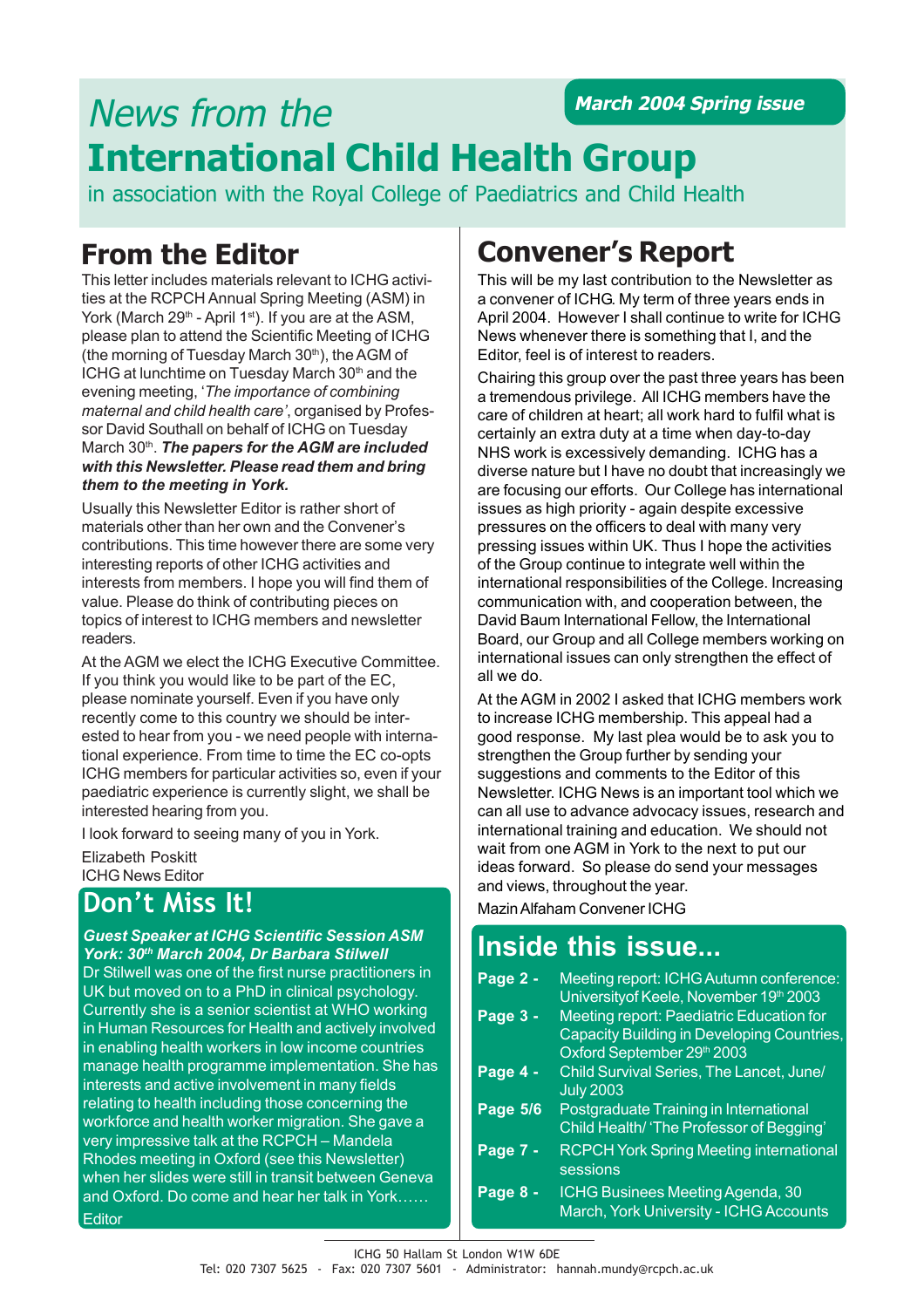### **ICHG Autumn Meeting: 'The management of emergencies in maternal and child health in poorly resourced countries'**

### *University of Keele, November 19th 2003*

This highly successful meeting, organised (on the World Day for the Prevention of Child Abuse) jointly by Child Advocacy International (CAI), and ICHG, was attended by health professionals form UK, Europe, and as far away as Bangladesh and Malawi. Both speakers and participants had considerable clinical experience in UK and internationally so discussion was enthusiastic and provocative. A key point was highlighted in the title of the meeting: paediatricians deal with the newborn in the context of pregnancy and the peri natal period. Occasionally obstetricians do so as well!

Amongst the presenters, **Professor Elizabeth Molyneux** discussed the problems of restructuring the business ambience - buildings, equipment, staff etc - as well as the paediatric clinical services at Queen Elizabeth Hospital, Blantyre, Malawi. The working principle was "decide what will work and work around that" with evaluation intimately linked to the restructuring.

In clinical management protocols, international guidelines, including those from WHO, always need modification to suit local needs and variables. For example, anti-malarial and antibiotic regimes need to be adapted to local microbiological resistance patterns. Similarly, the ABC approach of the Advanced Paediatric Life Support Programme (APLS) needs modification for those practising in low income countries with different disease prevalence to Western Europe. In ABC, C can stand for Coma, Convulsion, Confusion as well as for Circulation. D denotes Dehydration more than Disability!

In restructuring A&E services, emergency triage was a major problem. Who triaged for those arriving in a poor state? Doctors, nurses, clerks, cleaners, mothers – all did it! How? – by 'eye-balling'. Early mortality rates changed dramatically when emergencies were triaged by properly trained staff. Overall, it was impressive that one individual has driven such a massive task of restructuring so successfully.

**Dr Deepak Upadhyay** discussed caring for critically ill children in Kanti Children's Hospital in Nepal. The Neonatal Intensive Care Unit was formally opened in 1984 and the Paediatric Intensive Care Unit in 1992. In addition there was an intermediate (high dependency) care ward. Dr Upadhyay poignantly mentioned 'many salvageable babies die due to lack of essential neonatal care". He introduced APLS to the hospital

and this has revolutionised the training of doctors and nurses. His principles: integration of simple technologies; concentration of available skills.

**Dr Jenny Gonde** talked about her VSO/RCPCH Fellowship in the Kwale district on the South Kenyan coast. As her first experience outside the UK she had encountered many illnesses which she would not see, or very rarely, in Western paediatric practice. She noted with sadness how many children come to hospital too late - and die. In Kwale, leading causes of death were malaria, pneumonia, anaemia and neonatal emergencies with up to 60% of deaths within 24 hours of arrival at hospital. There was lack of staff, lack of training and lack of triage. However, Dr Gonde linked up with the Ministry of Health and introduced a Priority Paediatric Training Needs scheme with instruction on triage, recognition of signs of sick infants and children, and basic life support, all based around the WHO Integrated Management of Childhood Illnesses(IMCI). In addition she organised outreach clinics, protocol development and ongoing training. The argument "we have too many problems within the UK NHS to send our trainees overseas", might be understandable but how many children living in the UK must have benefited from the clinical and organisational skills of Dr Gonde and others with similar experience abroad. Hundreds? Thousands? I suspect many more!

**Dr Christine Edwards**, an obstetrician, works with Lamb Hospital and Community Health and Development Programme in Bangladesh. Lamb does a lot of training in emergency obstetric care at all levels and Dr Edwards was involved in developing curricula and teaching, as well as 'hands on' obstetrics. Ninety two percent of deliveries were at home and 87% had no trained person in attendance. She discussed the "Three delays model": delay in seeking care; delay in reaching the facility; delay in receiving the appropriate care. Sadly, many people in Bangladesh think eclampsia has a spiritual cause – leading to delay seeking care! Violence against women is an important causes of maternal mortality. The number of skilled personnel within an integrated system needs to increase dramatically.

**Dr Andrew Weeks**, from Liverpool, worked as visiting lecturer in Obstetrics and Gynaecology at Makerere University, Kampala, Uganda. His research included projects on maternal mortality, looking at low technology solutions to clinical problems. His findings included the use of misoprostol for incomplete miscarriage and umbilical oxytocin injection for retained placenta. Around Kampala, maternal mortality rates are about 880 per 100,000. Once a woman goes into labour, she has an approximately 1% chance of dying in labour. Yet women refuse to attend hospital when in labour for many reasons: finances (63%); distance or lack of transport (44%); the negative attitude of health workers (42%); no companion ( 21%); no female health worker (17%); and 'do not know where to go' (7%). Dr Weeks initiated a National Audit Project to teach criteria based audit in Maternity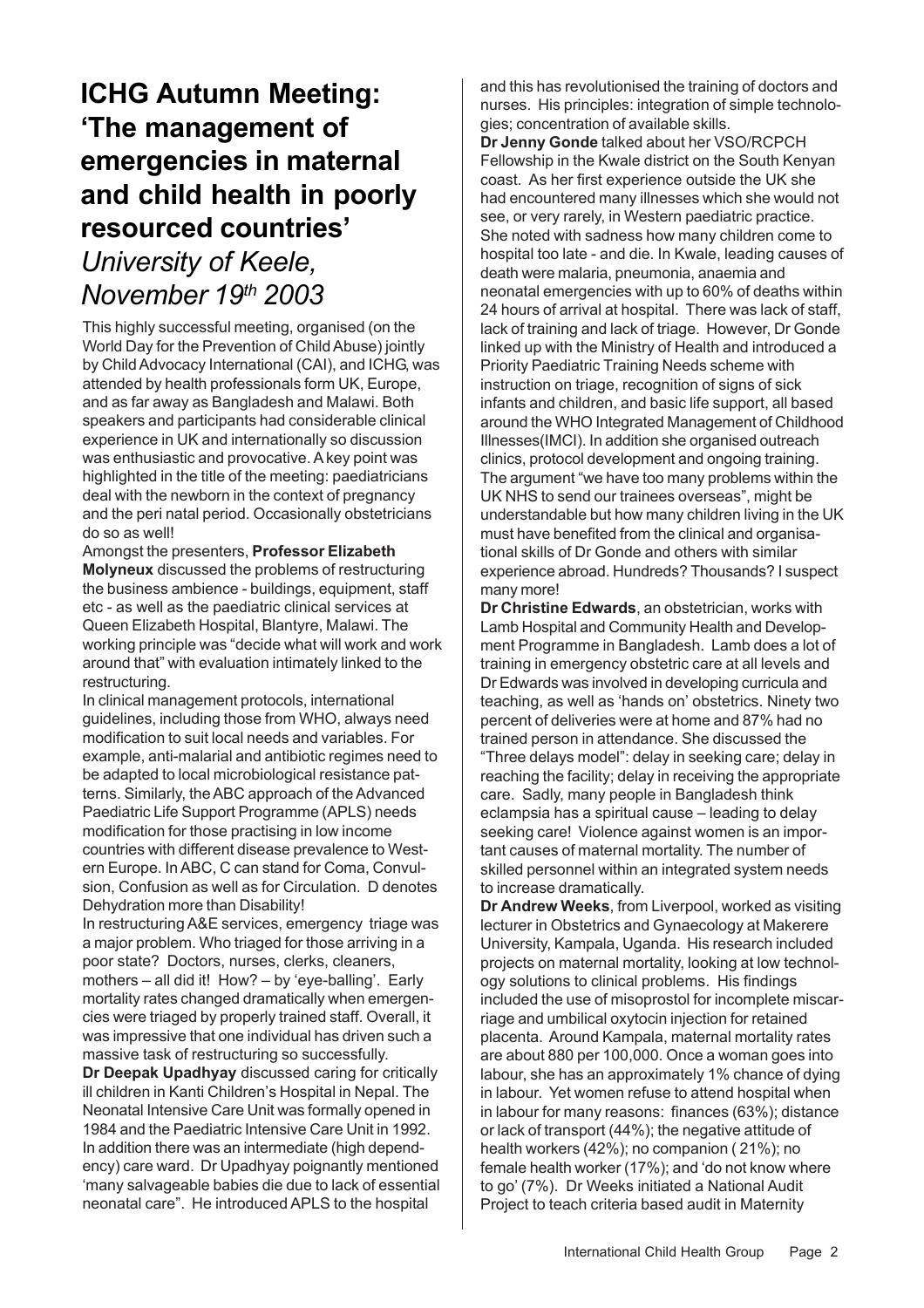Units. He felt multi-centre projects should involve overseas (? resource poor) countries so as to maximise the numbers and the benefits from such projects. **Dr Joy Lawn** was born by emergency caesarean section in a rural Northern Uganda hospital with no running water and no electricity. She survived! Her presentation discussed where and why women and children die; the potential role of life saving skills which incorporate policies for mother and child: linked needs, tackled together. Many opportunities were lost through dealing with obstetrics and neonatal medicine as two completely separate disciplines. Dr Lawn talked about the Millennium Development Goals (MDG), specifically Goal 4, reduce child mortality and Goal 5, improve maternal health. It is not surprising to learn that 99% of maternal and under 5s deaths occur in developing countries.

**Dr Sajjad Rehman** introduced his ideas of low cost neonatal technology in neonatal emergencies and management for developing countries (see CAI website). Equipment included cots, aspirators, heaters, resuscitators etc. Dr Rehman cared for critically ill neonates in Afghanistan and Pakistan and showed a Health Service pyramid with Teaching Hospitals up at the top and Community Care Clinics in the bottom section. When improving a system, where should one start?

**Drs James Bunn, Sam Richmond and Sara Patterson-Brown** discussed the paediatric neonatal emergencies and obstetric emergencies components of the Emergency Maternal and Child Health Care course. On courses such as this, reading the manual before attending the course is essential. This course tests students on their knowledge of the manual at the start of the course to ensure prior reading. Evaluation of the impact of courses is absolutely essential.

The meeting ended with panel discussion between speakers and audience on addressing the conflicts between private and state run health care, the effects of poverty of resources available in state sector hospitals on mothers and children, and health worker training in emergency maternal and child health care. Health worker attitudes to the public as well as public attitudes towards health workers were discussed. For many it is a financial necessity to have private work but this needs to be done without jeopardising loyalty to the public sector. The meeting ended with praise for the dedication and positive caring attitudes from health workers in resource poor countries despite their immensely difficult circumstances.

#### **Robert Moy**

*\*\*\* At their meeting in February, ICHG Executive Committee welcomed Robert Moy as Acting Chair of the International Child Health Group from April 2004 \*\*\**



### *Paediatric Education for Capacity Building in Developing Countries Magdalen College Oxford September 29th 2003*

*This meeting, organised by Dr Peter Sullivan on behalf of the College with the Mandela Rhodes Foundation and The Rhodes Trust, had the overall purpose of discussing how RCPCH might use its expertise to help paediatric education internationally. The meeting was honoured to have the Princess Royal chairing one of the morning session. It had four stated aims: 1. To provide an overview of the health of children in the developing world with a specific focus on Southern Africa*

- Professor Adenike Grange, President-Elect, In ternational Paediatric Association described the problems of preventable diseases, poor child care practices, limited access to health care and other basic facilities, disabling environments and globalisation in Africa today. Malnutrition continues a major role in morbidity and mortality and lack of linkages between Governments, NGOs and other organisations hamper efforts to improve child health.
- Regina Keith (SCF UK) introduced the SCF report '80 million lives'. Poverty and inequity are increasing. International action, through partner ships between governments, NGOs, national and international organisations, is desperately needed.
- Steve Collins (Valid International) discussed humanitarian aid medicine and Pieter Jooste from Kimberley, South Africa, described the appalling effect of HIV/AIDS on medical education in Southern Africa.

*2. To outline a programme of skill transfer initiatives designed to train a network of health workers who will provide a focus for efforts to tackle the major health problems confronting children in Southern Africa.*

- Professor Eldryd Parry (THET: Tropical Health Education Trust) summarised the needs of education programmes as:
	- Teachers to encourage
	- Programmes to equip
	- Students to enjoy learning
	- Services to engage
	- Programme evaluation
- Frank Bell described District Health Officer (DHO) training programmes in Malawi. DHOs provide most of the health care but have little access to professional development. He suggested how RCPCH might help in curriculum development, educational materials, training the trainers and developing local MRCPCH and DCH examinations.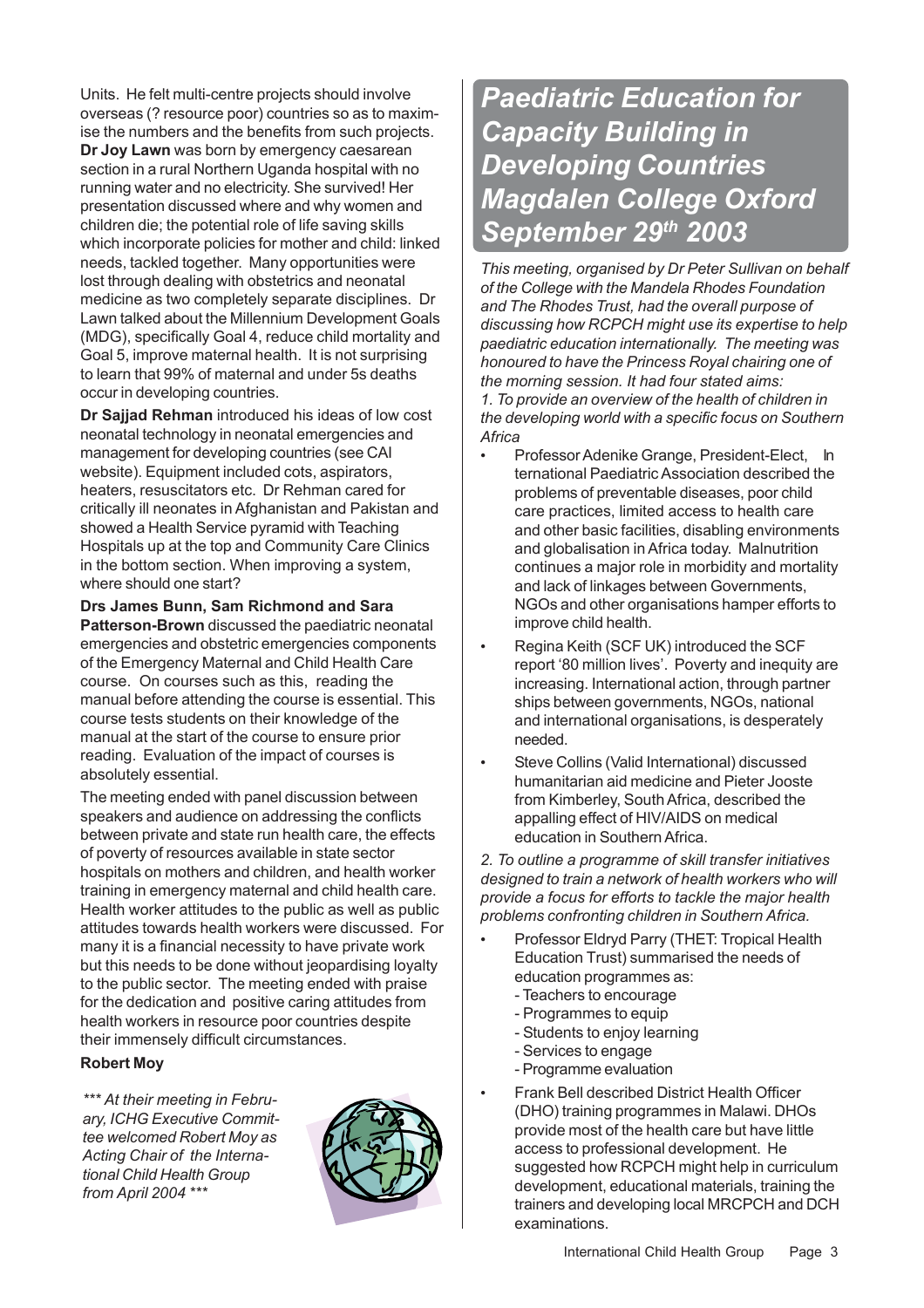- David Woods from Cape Town described very successful antenatal and neonatal distance learning programmes which have been running for some years and which reach large numbers of nurses and doctors in rural hospitals in South Africa. *(I came across these whilst working in SA and was impressed).*
- Barbara Stillwell (WHO) gave an excellent talk on the migration of health professionals. Access to high quality education at home and training appropriate for local health needs, are two factors which might encourage health practitioners to stay in their own country.
- Steve Allen presented an E-learning programme based in Oxford but designed for use in Africa and using African authors with potential for adaptation to local needs. The course uses case presentations with video material and an interactive format. Find more at: www.tall.ox.ac.uk/globalhealthprogramme/
- There were further descriptions of programmes by Aggrey Wasuma (Kenya), Sverre Lie (India) and Tony Waterston (Gaza and the West Bank).

*3. To bring together the academic, governmental and non-governmental agencies with an interest in developing and contributing to the College's international programmes*

The last part of the afternoon gave an opportunity for the wide range of people in the audience to participate. The were academics from the UK and Africa, representatives of NGOs, people with experience of working in Africa, College representatives and people from the Mandela Rhodes Foundation. (No-one from UK Government?). Discussion continued during breaks and at dinner in the evening

*4. To explore means by which the above could be addressed as a joint venture between the Mandela Rhodes Foundation and the Royal College of Paediatrics and Child Health.*

• A small group continued discussion after dinner to see where these bodies might co-operate to progress ideas expressed during the meeting. The report of their deliberations is eagerly awaited.

#### **Dr Connie Pullen**

### **Paediatricians visiting from Iraq**

*The Royal College of Paediatrics and Child Health, with the help of Iraqi doctors working within the NHS arranged a visit for several Iraqi paediatricians during October/November 2003. The visit's aim was to provide a period of CPD for these Iraqi colleagues but we also learned about their experiences and clinical work during times of hardship with limited technology and hostile living circumstances. This was a pilot project but similar visits are intended in the near future. Mazin Alfaham, Convener ICHG*

# *Child Survival Series* **The Lancet** June/July 2003

In February 2003, a group gathered at the Bellagio Study and Conference Centre in Italy to discuss the topic 'Knowledge into Action: improving equity in child health'. Representatives from World Bank, WHO , UNICEF, and USA, UK, Pakistan, Uganda, Bangladesh and Peru expressed concern that the Child Survival Revolution, launched by UNICEF in 1982, had 'run out of steam'. Momentum had been lost and gains slowed down or reversed. More than 10 million children each year do not live to reach their 5<sup>th</sup> birthday. How many of these deaths could be prevented by *currently available* interventions? One outcome of the meeting was a series of five Lancet papers in June/July 2003.

**Paper 1.** *Epidemiology.* Many data are unreliable and difficult to compare but half the child deaths occur in just 6 countries and 90% in 42 countries. Better data are needed for forward planning. There are different patterns of illness in different countries. The authors suggest ways of creating country profiles depending on, for example, the prevalence of malaria and AIDS.

**Paper 2.** *Interventions currently available and feasible for delivery at high coverage in low income settings*. Level 1 (sufficient evidence of effect) and Level 2 (limited evidence) interventions could prevent 63% of child deaths.

**Paper 3.** *Delivery systems which need to be tailored to the local situation.* This paper gives examples of successful delivery strategies.

**Paper 4.** *Equity and the increasing gap between wealthy and poor communities*.

**Paper 5.** *Call for action*. The Bellagio Group "calls on: WHO, UNICEF, the World Bank, UNDP and other UN partners to act on behalf of children by putting child survival at the top of their list of priorities……." The group plans to meet every two years to take stock of progress.

The facts presented in these papers may be familiar but the series provides a useful, challenging summary of what is known. To read the articles free downloads are available for June  $28<sup>th</sup>$ , July  $5<sup>th</sup>$ , 12<sup>th</sup>, 19<sup>th</sup> and  $26<sup>th</sup>$ 2003 at www.thelancet.com . We shall see what comes of it all.

*Dr Connie Pullen*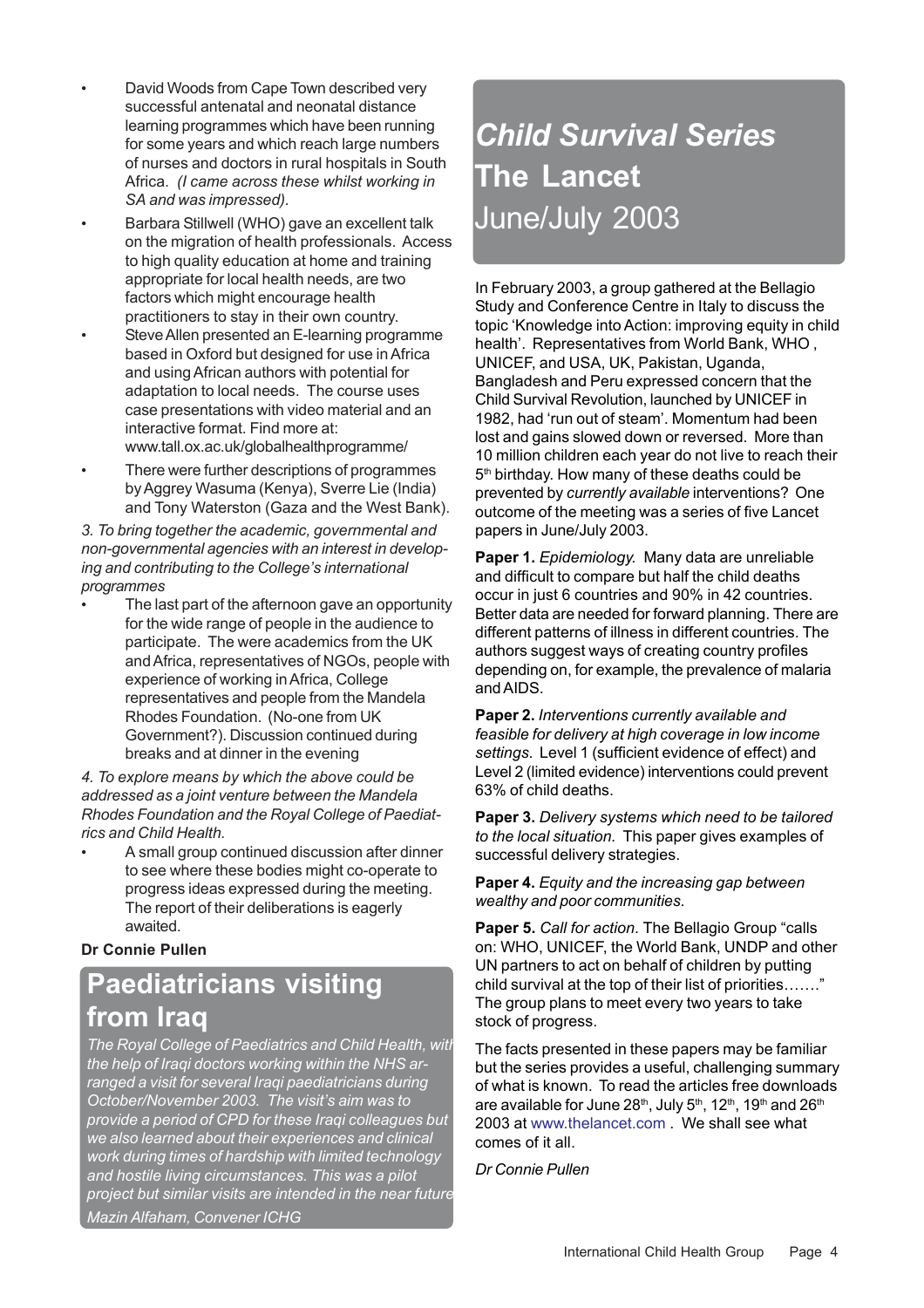### **Postgraduate Training in International Child Health**

What do you need to know to work effectively in child health overseas and where can you get that training? Well it all depends.... on such a multitude of factors that a standardized training is not a viable option for practitioners of international child health. A logical approach should obviously start considering the sort of work you plan to do and the environment where you plan to work. This works well for the experienced professional returning from an overseas post, wishing to reflect and build on the experience but focusing on the next opportunity. Training needs may be much less clear prior to that all important first post?

#### **Entry Routes**

In Matthew's case his first post came from the International Health Exchange (IHE) as a primary health care trainer employed by Health Unlimited to work with the Oromo Relief Association. Relevant issues were therefore what exactly are 'primary health care trainers' expected to do, what level will the health workers be at, what are the endemic diseases in South-Western Ethiopia?

International Health Exchange www.ihe.org.uk, (now merged with RedR, Engineers for Disaster Relief) supports the work of international aid agencies by helping recruit and train health personnel working in relief and development programmes. Its regular bulletins *Jobs and Courses* and *Health Exchange* and webpage publish lists of job vacancies and training courses available.

One innovative way of training in international child health is to enroll in the RCPCH/VSO scheme and benefit from a mentoring system organized through the college and enjoy in country support though VSO. Clare, one of the first such trainees feels that this was an excellent opportunity to spend a year accredited to UK training in a developing country. The trainee receives a log-book to help guide training, though much is self-directed and relies on the trainee discussing issues of relevance with mentors both in-country and back in the UK. Additional training is given prior to departure by VSO via a range of courses covering cultural and developmental issues as well as a health and a training for trainers course.

#### **Qualifications**

Clare in addition spent three months in Liverpool obtaining the Diploma of Tropical Medicine and Hygiene (DTMH). She found this invaluable, giving her confidence to manage conditions not often seen in the UK and also arming her with up-to-date relevant developments that the medical officers were keen to learn about.

The DTMH remains the entry level qualification for doctors from this country who wish to work abroad. Increasingly both the Liverpool and London courses are looking beyond their colonial district medical service

origins in which tropical diseases, insects, parasites and snakes loom large. The curricula now include refugee camp health care, maternal and child health and the like. The course attempts with varying degrees of success to equip practitioners with both clinical and public health orientated perspectives. Whereas there is a strong paediatric presence within the Liverpool School, the London School looks to the Centre for International Child Health (CICH), a part of the Institute of Child Health, at Great Ormond Street for its child health input.

A broad division exists between clinical and public health orientated international posts. For the latter increasingly a masters in public health (MPH) is a prerequisite. This is usually a one-two year masters degree available at many of the larger international medical schools. It represents a major career investment which is probably only justified once one commits to a particular career path. Probably a step for the returning enthusiast rather than the internationally naïve.

This clinical/public health division does not map on to the current UK hospital and community paediatric divide. There are many examples of strong international links within both hospital and community paediatrics. However these are usually informal and relate to links between individuals rather than institutions. Attending international group meetings provides useful networking opportunities. We are not aware of any institutionalised rotation which permits an international exchange of postgraduate trainees. Such schemes have been considered in the past but have fallen at the hurdles of equivalency of training and immigration control.

Illustrative biographies are as varied as the child health professionals who choose an international perspective. Matthew cut his teeth overseas in primary health care with an INGO (International Non Governmental Organization) in Ethiopia. As his was largely a training role in a challenging sociopolitical climate, preparation consisted of country briefings, intensive language training and a 'training the trainers' course. With hindsight Matthew wishes he had formally enrolled on the DTMH prior to departure. He followed a steep learning curve for the tropical infectious diseases which confronted him but probably learnt even more than his students on their first covered latrine digging exercise! However the residential 'training the trainers' course coordinated by Health Unlimited was invaluable and, in 1990, far ahead of its time. Time to practise curriculum planning and development provided the most useful transferable skill acquired during this experience.

David chose to do his postgraduate international child health training overseas in Thailand. He reports pros and cons with this approach. Local relevancy is a strength but teaching styles and student experiences can be variable.

#### **Teaching**

There are growing numbers of certificate, diploma and masters level 'Teaching and Learning' courses. Contact your local department of medical education to find the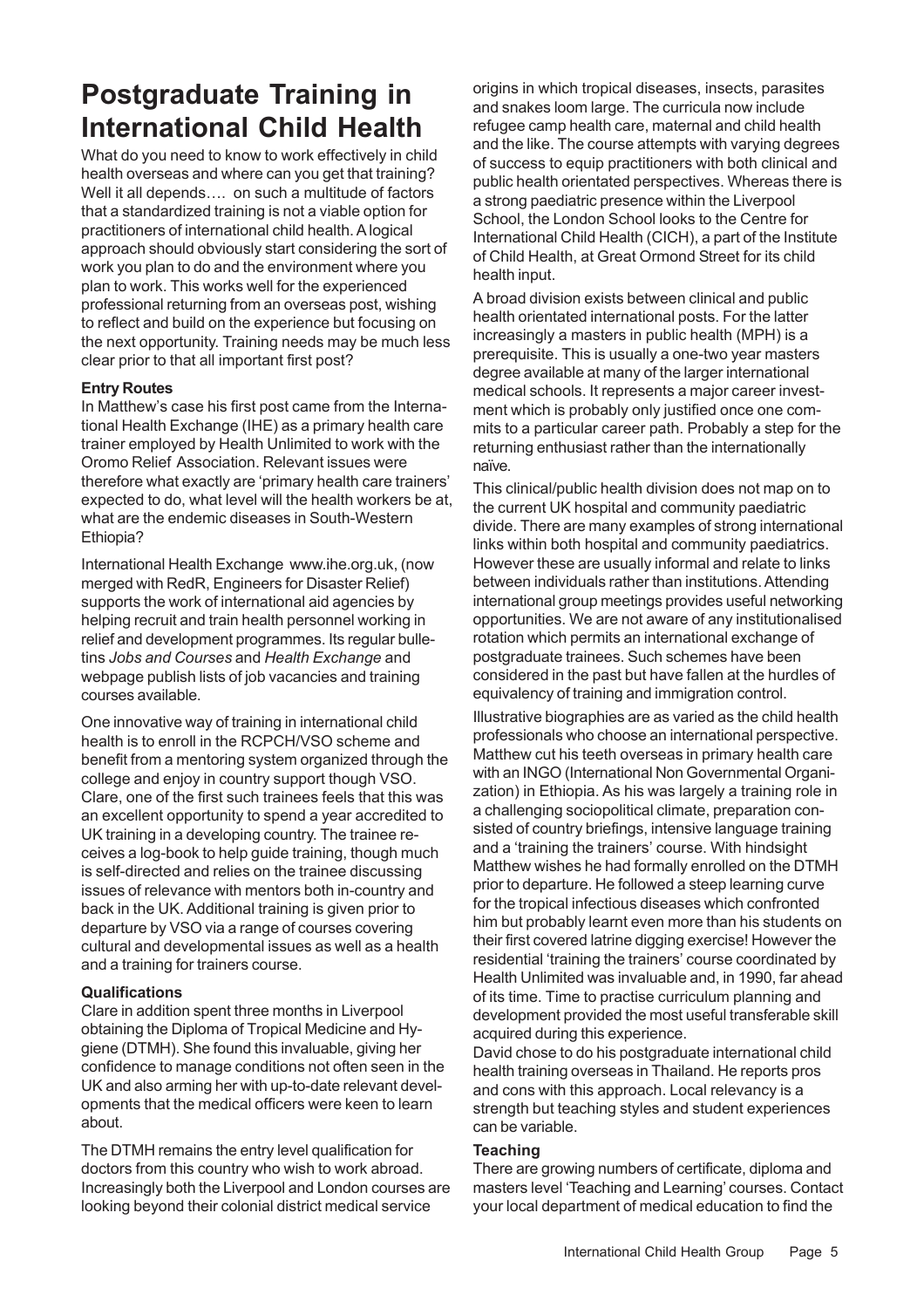most accessible course. Although based on education in the UK, the skills are generic and transferable. Short 'training for trainers' courses are available too through many medical education departments as well as being offered by some INGOs (eg VSO) before placements.

#### **Research**

International Child Health research is a growth field as the international community focuses once again on more targeted approaches to the health sector. The would-be researcher is well advised to seek out opportunities from the leading players where, inevitably, opportunities cluster. In UK the Wellcome Trust and the MRC remain hugely influential and, for energetic, bright, committed postgraduates, remain the first port of call. The larger UK based international child health research groups are found in Liverpool, London, and Oxford but many paediatricians maintain active research links overseas. The trick for interested postgraduates is to find the right person at the right time.....meaning a researcher with a recent grant looking for a research fellow to 'do the work' in collaboration with overseas colleagues.

The development of local capacity must always be a subsidiary aim of any collaboration. Thus there needs to be good reason to employ you rather than a locally trained doctor -perhaps the research is your area of clinical expertise, expertise which is locally unavailable. If you strike lucky then make the most of the opportunities. Registration for PhD rather than MD will commit your employers to support you through research training leaving you with transferable skills for the next post rather than just a thesis. And, whatever the exact nature of your research, you can guarantee you will be involved in teaching collaborating staff and managing aspects of the project.

#### **Management**

Junior doctors heading overseas rarely contemplate the management challenges ahead. Yet we believe they head for the biggest management challenge of their careers. Trying to run projects where the newer pressures of pay disparity, political unrest and staff disease exacerbate traditional social tensions can be challenging. Add to this communication across language barriers and shaky telecom networks …..and the recipe for isolation and despondency is rich. The Centre for International Child Health (CICH) offers a three-week course "*Dealing with Uncertainty and Complexity at Work - How to be an Effective Project Leader".* IHE also offers a 3 day course "*Culture, communication and health*" aimed at reducing some of the frustrations of working overseas. The transferable skills of problem solving, prioritization and 'thinking outside the box' will stand you in good stead wherever you choose to 'walk the walk' and 'talk the talk' in the future.

Although there is no single well-trodden route there are plenty of opportunities available to health professionals for training in international child health. We have mentioned a few and shall be interested hearing readers' experiences of others. Your responses will be

especially timely as we are commissioning an international child health website which we hope will carry links to sites trainees may find helpful.

#### **Useful Websites**

London School of Hygiene and Tropical Medicine (www.lshtm.ac.uk) Liverpool School of Hygiene and Tropical medicine (www.liv.ac.uk/lstm) University of Warwick (www.warwick.ac.uk/fac/sci/ medical) International Health Exchange (www.ihe.org.uk) Centre for International Child Health (www.cich.ich.ucl.ac.uk) Medical Research Council (www.mrc.ac.uk) The Wellcome Trust (www.wellcome.ac.uk)

#### **Organisation Websites**

VSO (Voluntary Services Overseas) www.vso.org.uk MSF (Medecin sans frontiers) www.msf.org Red Cross www.redcross.org.uk Skillshare Africa www.skillshare.org Merlin www.merlin.org International medical corps www.imcworldwide.org SCF (Save the Children) UK www.savethechildren.org.uk RedR www.redr.org Health Unlimited www.healthunlimited.org

#### **Authors**

**Dr Claire Hamer,** Lecturer in Community Child Health, Centre for Child and Adolescent Health, Bristol University.

**Dr David Osrin**, Research Fellow in International Child Health, Centre for International Child Health, University College London.

**Dr Matthew Ellis**, Senior Clinical Lecturer in Child Health, Bristol.

Correspondence Clare.Hamer@bristol.ac.uk

### **'The Professor of Begging'**

*Many who work in International Child Health are 'accused' of altruistic motives. They do not mind the accusation, indeed they feel proud about it.*

*I attended the recent ICHG meeting on The Management of Emergencies in Mothers and Children in Poorly Resourced Countries and was humbled to hear an eminent paediatrician say that when she is asked what is she professor of, her usual reply is…I am 'Professor of Begging'. That paediatrician works in a very deprived area in Africa where she has made a tremendous contribution to the health needs of children. Do I need to prove my point further?*

Mazin Alfaham, Convener ICHG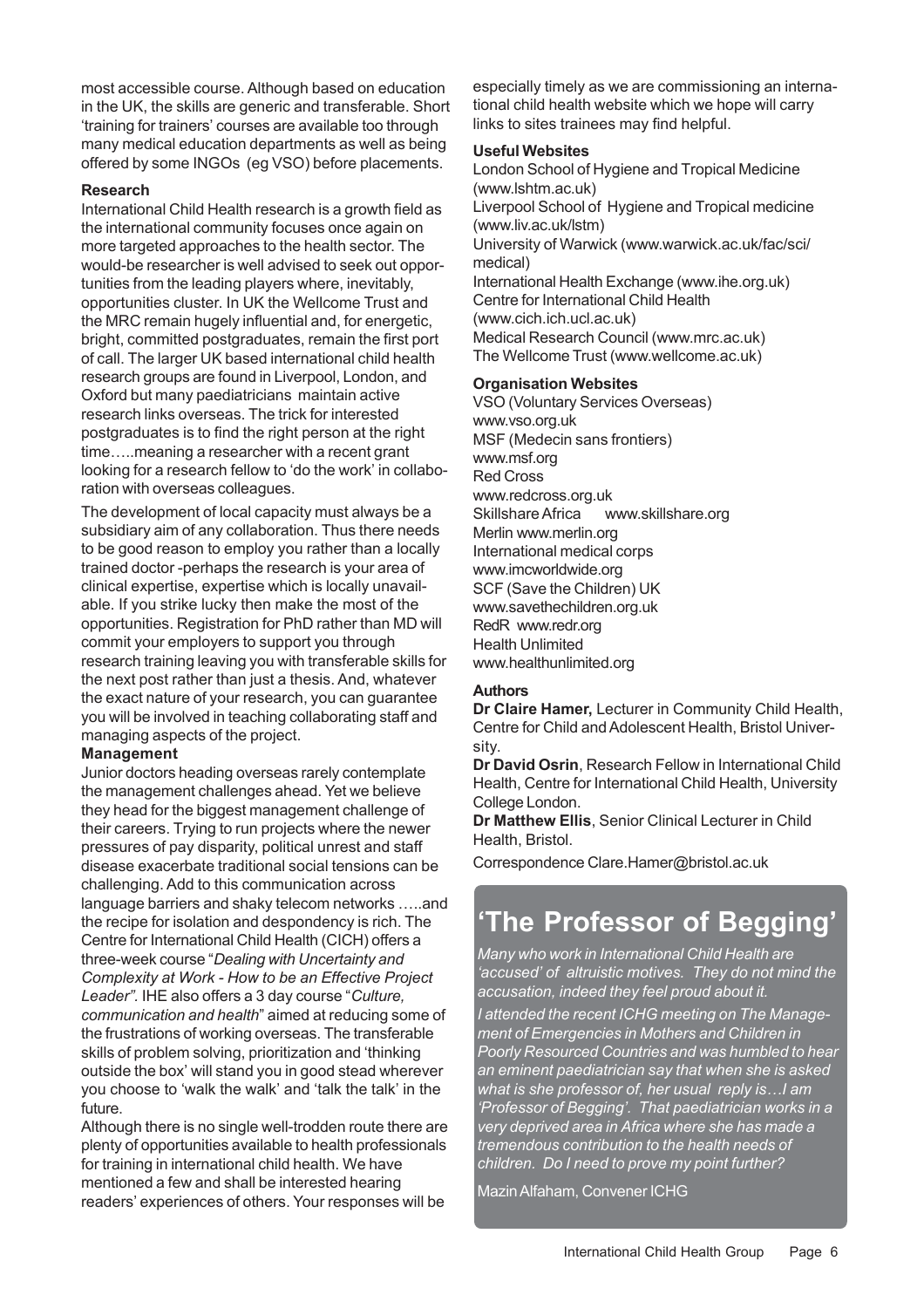## **RCPCH ANNUAL SPRING MEETING, YORK INTERNATIONAL SESSIONS Tuesday 30 March 2004**

| 0930-1045          | Chairman: Dr Robert Moy, Birmingham                                                                                                                                                                                                                                 |  |  |  |
|--------------------|---------------------------------------------------------------------------------------------------------------------------------------------------------------------------------------------------------------------------------------------------------------------|--|--|--|
| 0930-0945          | 3-year follow-up study on the effectiveness of classroom-based anti-smoking health education<br>programme among young children in Malaysia [G32]<br>Dr Zabidi Mohd Hussin                                                                                           |  |  |  |
| 0945-1000          | 'Child Friendly Healthcare' improvements in Kosovo, Uganda and Pakistan [G33]<br><b>Dr Sue Nicholson</b>                                                                                                                                                            |  |  |  |
| 1015-1015          | The relative contributions of body-mass index and waist-to-hip ratio on Samoan adolescent male<br>perceptions of female attractiveness [G34]<br><b>Mr Daniel Knight</b>                                                                                             |  |  |  |
| 1045-1045          | Guest Lecture: Education and migration of health workers from developing countries: a moral and<br>political problem<br>Barbara Stilwell, Department of Organisation of Health Services Delivery,<br>World Health Organisation, Geneva, Switzerland                 |  |  |  |
| 1115-1115          | Coffee                                                                                                                                                                                                                                                              |  |  |  |
| 1115-1230          | Chairman: Dr Mazin Alfaham, Cardiff                                                                                                                                                                                                                                 |  |  |  |
| 1130-1130          | Severe iodine deficiency in Southern Albania [G35]<br><b>Dr John Bridson</b>                                                                                                                                                                                        |  |  |  |
| 1145-1145          | Health and social needs of children of asylum seekers: a one year Liverpool experience [G36]<br><b>Dr Anne Noglik</b>                                                                                                                                               |  |  |  |
| 1200-1200          | Neuro-developmental outcome at 8 years of low birth weight term infants [G37]<br><b>Professor Alan Emond</b>                                                                                                                                                        |  |  |  |
| 1200-1230          | Guest Lecture: How to carry on the clinical care of sick children constructively and successfully in<br>a destructive environment; the experience from Iraq during the years of sanctions and deprivation<br>Dr Luay Al-Nouri, Medical City Hospital, Baghdad, Iraq |  |  |  |
| 1230               | International Child Health Group session ends                                                                                                                                                                                                                       |  |  |  |
|                    | 1820-1920 ICHG/VSO evening session (PART I)                                                                                                                                                                                                                         |  |  |  |
| 2000-2030          | Wine & cheese reception                                                                                                                                                                                                                                             |  |  |  |
|                    | 2030-2230 ICHG evening session (PART II):                                                                                                                                                                                                                           |  |  |  |
|                    | 'The importance of combining maternal and child health care'                                                                                                                                                                                                        |  |  |  |
| Chairs:            | David Southall and Matt Carty, RCOG                                                                                                                                                                                                                                 |  |  |  |
| Speaker:           | Dr Assad Hafeez, professor of Paediatrics Islamabad and Director Child Advocacy<br>International, Pakistan                                                                                                                                                          |  |  |  |
| Title:             | 'Emergency maternal and child health care for Afghan refugees'                                                                                                                                                                                                      |  |  |  |
| Speaker:           | Dr Joanne Meran, consultant paediatrician Good Hope Hospital, Sutton Coldfield                                                                                                                                                                                      |  |  |  |
| Title:             | 'Maternal and Child health care throughout Iraq'                                                                                                                                                                                                                    |  |  |  |
| Speaker:<br>Title: | Dr Bernadette O'Hare, Consultant Paediatrician, Cardiff<br>'Maternal and child healthcare in Uganda for families with AIDS and in the<br>maternity unit'                                                                                                            |  |  |  |